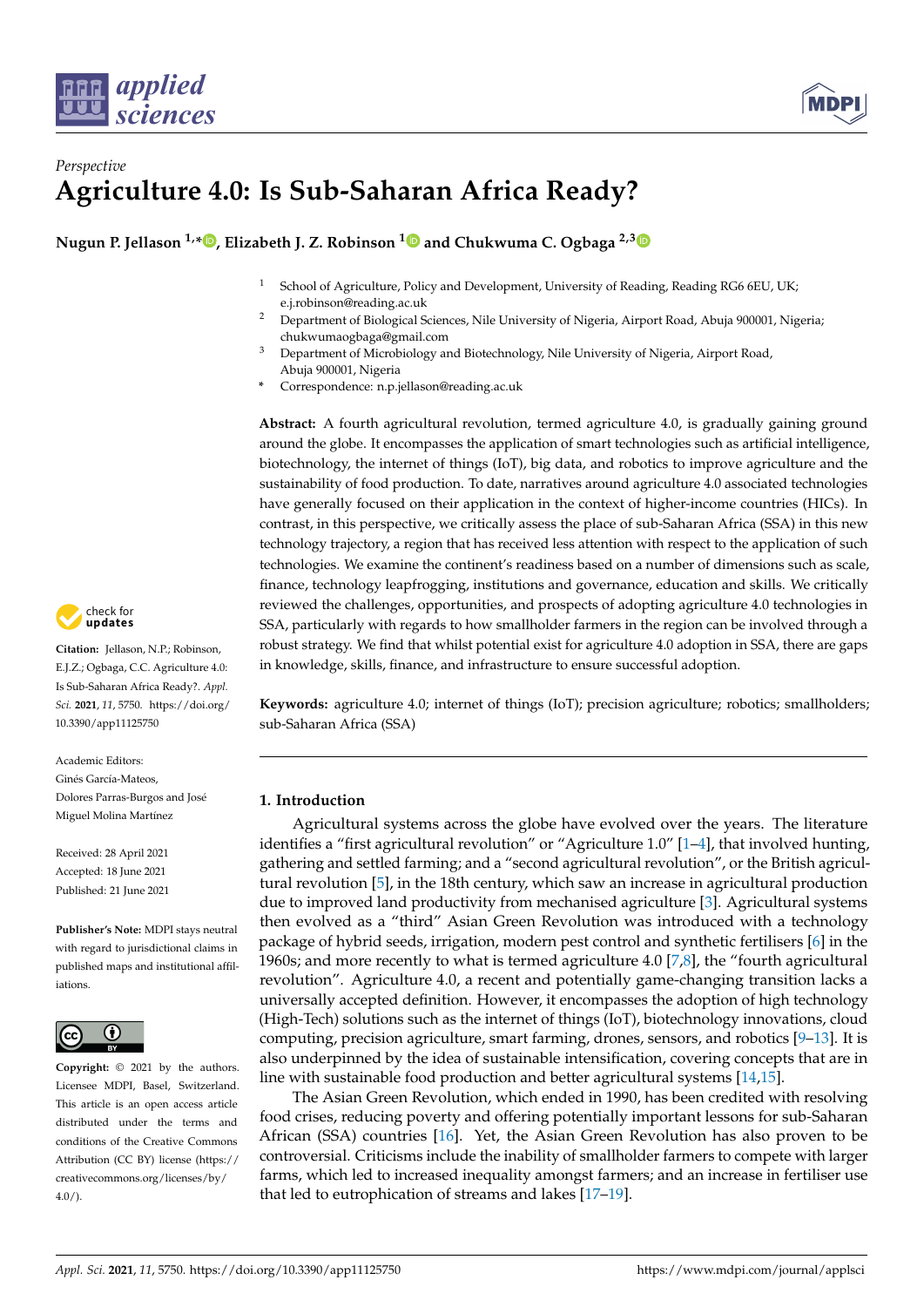Taking a cue from the Asian Green Revolution, African agriculture policymakers, with the support of donors like the Bill and Melinda Gates Foundation, the Rockefeller Foundation, UK Aid, the United States Agency for International Development (USAID) and the Mastercard Foundation, proposed an African Green Revolution where improved seeds and fertilisers were to drive this process [\[20,](#page-8-14)[21\]](#page-8-15). This led to the creation of the Alliance for a Green Revolution in Africa (AGRA) in 2006 [\[22\]](#page-8-16). The broad goals of AGRA were to provide African smallholder farmers with high-yielding agricultural practices that would allow them to double their yields [\[18\]](#page-8-17). Yet to date the evidence suggests that this, albeit ambitious, target has not been achieved. Critics variously suggest that AGRA did not achieve its goals due to the lack of consultations with farmers; the imposition of Western-type technologies not appropriate for SSA's farming systems; high input costs that were not offset by sufficiently high yields; and a focus on chemical-intensive monoculture cropping that leads to loss of crop and diet diversity [\[22\]](#page-8-16).

This article assesses the challenges and prospects for agriculture 4.0 adoption in SSA. Most of the literature addressing agriculture 4.0 takes a higher-income country (HIC) viewpoint. To the best of our knowledge, few works exist on this topic from an SSA perspective, and only some of the technologies associated with agriculture 4.0 that have been introduced in higher-income countries appear to be being implemented in SSA [\[12\]](#page-8-18). In Section [2](#page-1-0) we consider the potential of agriculture 4.0 technologies in SSA, by focusing on characteristics of the region, and of the technologies. We explore SSA's readiness for, and ability to embrace, agriculture 4.0, focusing on the challenges and opportunities for SSA's farmers to tap into the agriculture 4.0 revolution. In Section [3,](#page-5-0) we explore how SSA can leverage the opportunities for adopting agriculture 4.0. Finally, Section [4](#page-7-0) concludes, by reflecting on the implication of SSA losing out in the new wave of an agricultural revolution.

#### <span id="page-1-0"></span>**2. Prospects and Challenges for Agriculture 4.0 Adoption in Sub-Saharan Africa**

Agriculture in SSA is mostly rainfed, and in many countries is dominated by smallholder farmers who tend to have low levels of irrigation [\[23\]](#page-8-19), and face biophysical and institutional challenges on top of the recent neglect of the sector [\[24\]](#page-8-20). These challenges include lack of insurance [\[25\]](#page-9-0) and inefficient credit markets [\[26,](#page-9-1)[27\]](#page-9-2); degraded soils, biodiversity loss [\[28\]](#page-9-3); and climate change [\[29](#page-9-4)[–31\]](#page-9-5). Together these challenges exacerbate efforts to reduce food insecurity [\[7,](#page-8-5)[32\]](#page-9-6).

Different strategies have been employed by smallholder farmers across SSA to tackle these various challenges. For example, sustainable intensification of agriculture using new technologies has been highlighted in the literature as essential for producing additional food without reducing biodiversity and other ecosystem services [\[11,](#page-8-21)[33\]](#page-9-7). In some African countries, this has included the promotion and adoption of integrated pest management, conservation agriculture, agroforestry, and system improvements [\[34](#page-9-8)[,35\]](#page-9-9). Conservation agriculture (CA) which involves minimum tillage, diversified crop rotations and soil surface cover has been widely practiced in southern parts of Africa [\[36–](#page-9-10)[38\]](#page-9-11). This broad suite of technologies and practices has economic (such as reduced labour requirements), agronomic (such as improved water conservation), and environmental (such as reduced soil erosion) benefits. These practices also reduce soil degradation and improve climate change management through carbon sequestration.

To address a lack of irrigation in arid and semi-arid areas, in the western Sudano-Sahelian zones, rainwater harvesting techniques such as *Zai* (planting pits) are utilised in Burkina Faso [\[39\]](#page-9-12); in northern Nigeria, integrated crop-livestock systems in a circular economy act as insurance against failure of one system and at the same time, improve the water holding capacity of soils for efficient food production [\[40](#page-9-13)[,41\]](#page-9-14). In eastern Africa, genetically modified (GM) water-efficient maize seed has been promoted among smallholder farmers by the International Maize and Wheat Improvement Centre (CIMMYT) in partnership with Monsanto PLC to adapt to rainfall variability [\[42\]](#page-9-15). Finally, farmers in SSA do increasingly have access to rural micro, small and medium-sized enterprises (MSMEs)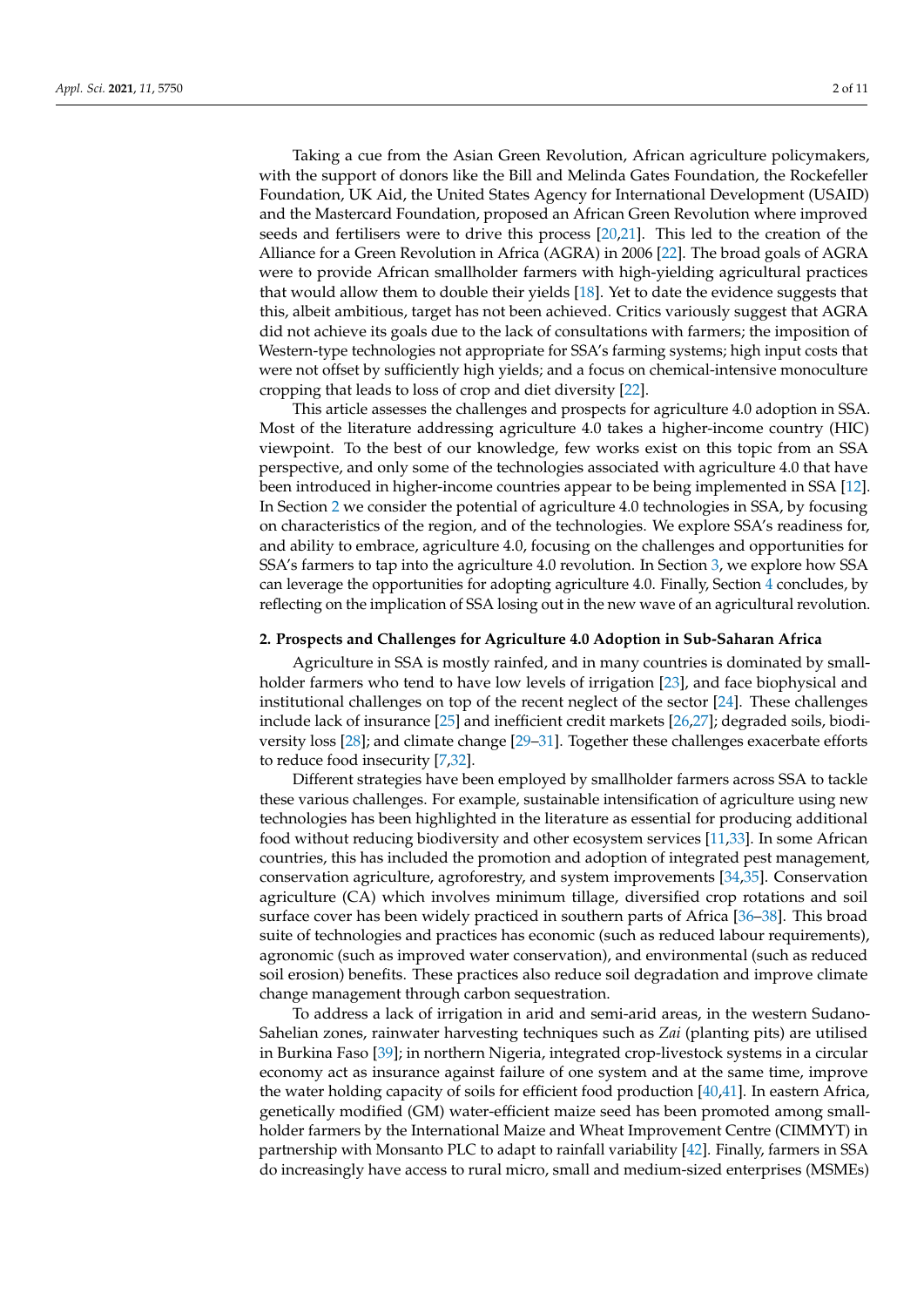that seek to provide financing [\[26\]](#page-9-1), better credit, and weather-indexed-based insurance against climate variability [\[25\]](#page-9-0).

In the rest of this section, we explore the extent to which agriculture 4.0 technologies can complement, replace or improve upon these and other strategies that focus on sustainable increases in agricultural production; the scarcity of natural resources; adapting to climate change; and avoiding food waste  $[4,14]$  $[4,14]$ . We first consider scale, in particular, the reality that many farmers in SSA are smallholders, many intercrop, and within-field crop diversity is common, which may hinder the broad adoption of agriculture 4.0 technologies [\[43\]](#page-9-16). Second, we focus on finance, the reality that agriculture 4.0 technologies tend to be financially intensive [\[19\]](#page-8-13), and the historically poor access to capital that smallholder farmers in SSA have faced. Our third area of exploration is the extent to which African countries have the digital infrastructure in place. Fourth, we address the institutions, governance, and ethics surrounding agricultural technology adoption; and finally, we explore the extent to which Africa's farmers have the education and skills needed to embrace agriculture 4.0.

# *2.1. Scale*

Smallholders continue to dominate agriculture in SSA, with 80% of agricultural output produced by farmers with landholdings less than 2 hectares on average, [\[27\]](#page-9-2). Some scholars have suggested that improvements in agricultural productivity in SSA, just like in the case of the Asian Green Revolution, are likely to be driven by smallholders who currently control most of the landholdings [\[44\]](#page-9-17). Others have argued that relying on the conventional smallholder model of agriculture is inefficient because African smallholder productivity is very low, e.g.,  $[20,45]$  $[20,45]$ . Either way, understanding the scale at which agriculture 4.0 technologies are likely to operate is particularly important for SSA; and the reality is that, at least in the short to medium term, smallholder farmers will remain important in the sector.

Agriculture 4.0 has often been associated with large-scale farming [\[13](#page-8-8)[,46\]](#page-9-19). For example, unmanned aerial vehicles (UAVs) are increasingly being used for fertilisers and chemical spraying. UAVs, in combination with smartphone platforms to provide remote sensing data, also use global positioning systems (GPS) for digital soil mapping [\[10,](#page-8-22)[11,](#page-8-21)[14,](#page-8-9)[15\]](#page-8-10) for various environmental and agricultural development purposes [\[47\]](#page-9-20). However, uptake of this technology was reported in a South African study to be low [\[47\]](#page-9-20).

Modalities already exist in SSA where smallholder farmers could rent these or similar services or jointly source such "lumpy" technologies, thereby overcoming any "scale" constraint. For example, in recent years, SSA countries have seen elements of the 'fourth agricultural revolution' technology such as the mobile application for tractor hiring being promoted by international organisations including the International Crops Research Institute for the Semi-Arid Tropics (ICRISAT) and the private sector [\[12\]](#page-8-18). One specific example is a blockchain-enabled application that links tractor providers and smallholder farmers to promote agricultural mechanisation [\[48\]](#page-9-21). This application, called Hello Tractor, is a software that provides a platform for renting tractors for land cultivation from owners by smallholders. More broadly, ICRISAT's innovation Hub (iHub) has been developed to support activities along the crop production value chains from seed certification, product manufacturing and retail [\[49\]](#page-9-22), many of which are scale neutral and as such could be of direct benefit to smallholder farmers in SSA.

Agriculture 4.0 technologies could have an important role in African countries where fertiliser use has long been low [\[50\]](#page-9-23), despite many initiatives to increase its use. For example, in June 2006, the African Union (AU) member states' Ministers of agriculture, at a summit in Abuja, Nigeria, resolved to increase the level of fertiliser use from 8 to 50 kg per hectare on average by the year 2015. This was despite a lack of scientific evidence to support the value of such an arbitrary increase [\[51\]](#page-9-24), prompting concerns that the move would likely be counterproductive, leading to an increased cost of production. Agriculture 4.0 technologies such as soil mapping for soil analysis could offer more sustainable alternatives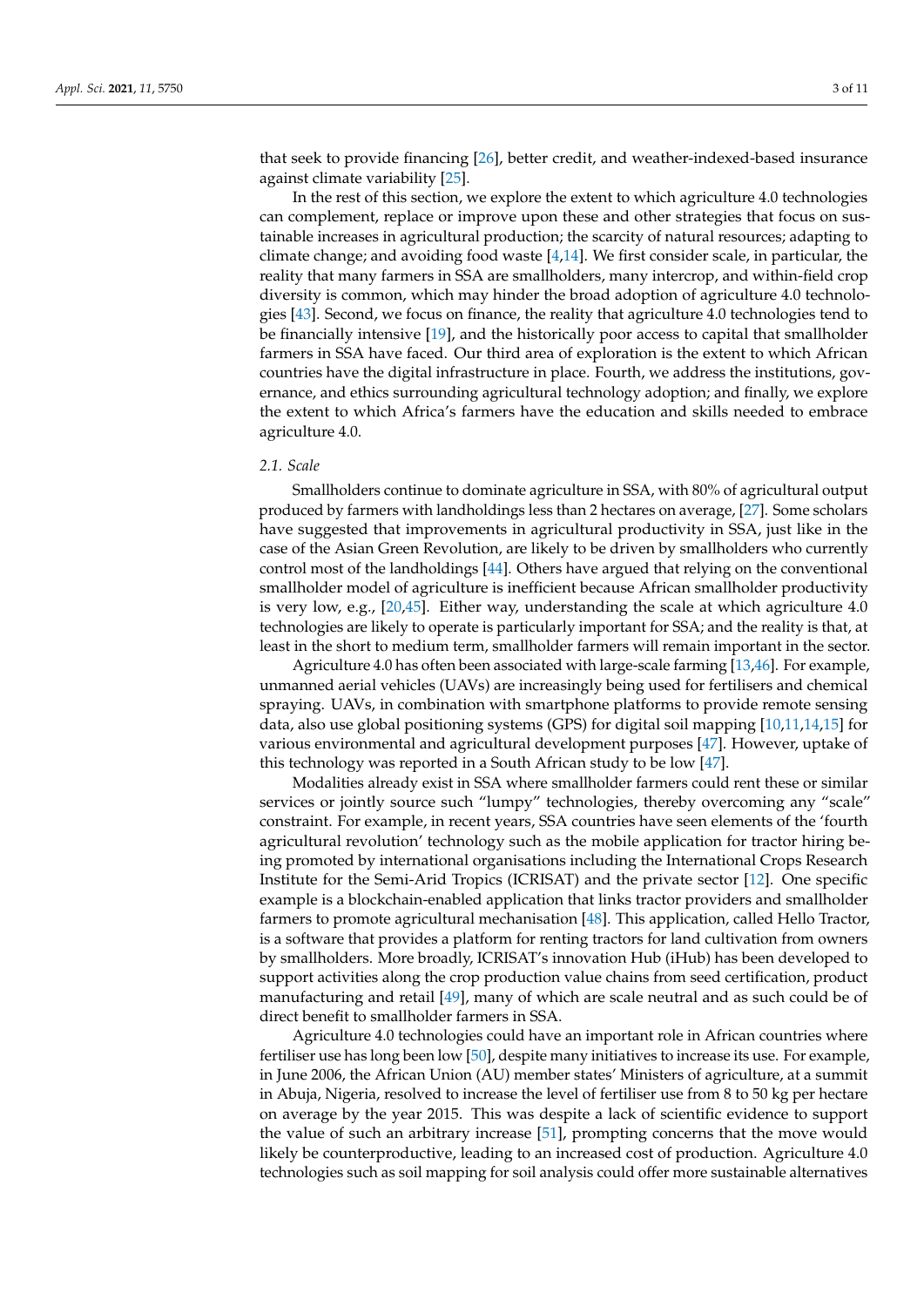by identifying areas of nutrient deficiencies to inform precision fertiliser application that is cost-efficient and environmentally sound [\[14\]](#page-8-9).

Remote sensing data has long been used in agriculture, whether to simply map cropland, or to determine biomass, yields, and crop stress [\[52\]](#page-9-25). Further, it is becoming more affordable, in part due to the availability of free high-resolution satellite imagery. Digital soil mapping has the potential to identify the location of high-value agricultural land by providing detailed information on soils and is already being used in SSA [\[47\]](#page-9-20). However, the scale and heterogeneity of Africa's agricultural landscapes are likely to continue to pose challenges, particularly for smallholder farmers [\[43\]](#page-9-16). For example, Lowder, Skoet [\[27\]](#page-9-2) highlight, in particular, the difficulty of using satellite data to determine crop yields in smaller farms.

The livestock sector has experienced its own "revolution", which has paralleled what has been referred to as "Industry 2.0", the mass production of goods to increase productivity [\[3\]](#page-8-3). Particularly in higher-income countries, livestock farming has shifted away from home-based animal husbandry towards intensive, often large-scale, farming [\[3\]](#page-8-3). Agriculture 4.0 technologies can be found in, for example, livestock monitoring and biosensing, which can be used to detect and identify infectious diseases, drug residues, and ovulation prediction [\[53\]](#page-9-26). Many of these technologies are linked to intelligent animal health monitoring systems, in which animals may wear the technology [\[3\]](#page-8-3). Agriculture 4.0 approaches have also been linked to ecologically friendly efficient farming approaches, that could include monitoring emissions from livestock [\[54\]](#page-9-27).

In many SSA countries, the scale and intensity of the livestock sector differ considerably from the large-scale farming found in HICs. However, although in some higher-income countries per capita consumption of meat is plateauing or even falling, in SSA and other low- and middle-income countries (LMIC), consumption continues to increase, with pork, beef, and chicken being the most consumed meats [\[54\]](#page-9-27), and with this increase in consumption comes increases in GHG emissions. This suggests that in the future, agriculture 4.0 technologies relevant to livestock will be increasingly important for SSA.

#### *2.2. Finance and Capital for Investment, Research and Development*

Financial constraints and poor literacy are likely to affect the uptake of agriculture 4.0 technologies. Much of SSA's low-income rural population works in highly uncertain environments, with little access to capital, input and output markets, or crop insurance. These realities limit the ability of smallholder farmers to invest in "modern" technologies, especially those requiring upfront high-cost investments [\[55\]](#page-10-0). In addition, investment in agricultural research and development (R&D) as a percent of agricultural gross domestic product (GDP) in SSA is relatively low at 0.38% (2001–2013 average) and falling, and considerably lower than other regions in the world when measured per hectare of cropland or per agricultural labourer [\[7\]](#page-8-5). Importantly for agriculture 4.0, a digital infrastructure funding gap of about one billion euros exists in SSA [\[25\]](#page-9-0). This suggests a high degree of underfunding of agricultural research in Africa [\[24\]](#page-8-20) with implications for technology adoption.

Efforts by African governments to increase investments in agriculture are yet to reach targeted goals. For instance, the African governments launched the Comprehensive African Agricultural Development Program (CAADP) in 2006 that commits them to spend at least 10% of their total budget on agriculture by 2025. As of 2014, only Malawi, Zimbabwe and Mozambique had met or surpassed this target, with Zambia, Rwanda and Niger close to reaching the target [\[24\]](#page-8-20). And in 2017, only 20 out of the 47 reporting African Union (AU) countries remained on track to meet the 2025 commitments [\[25\]](#page-9-0).

Agriculture 4.0 technologies are generally perceived to be financially intensive [\[11\]](#page-8-21), thereby making their deployment likely to be difficult for Africa's smallholder farmers. For example, "next-generation" nanosensor technology is being used to increase sustainable food production and better agricultural system in the United States of America and Australia [\[56](#page-10-1)[,57\]](#page-10-2). A fast speed method has recently been shown to increase chloroplast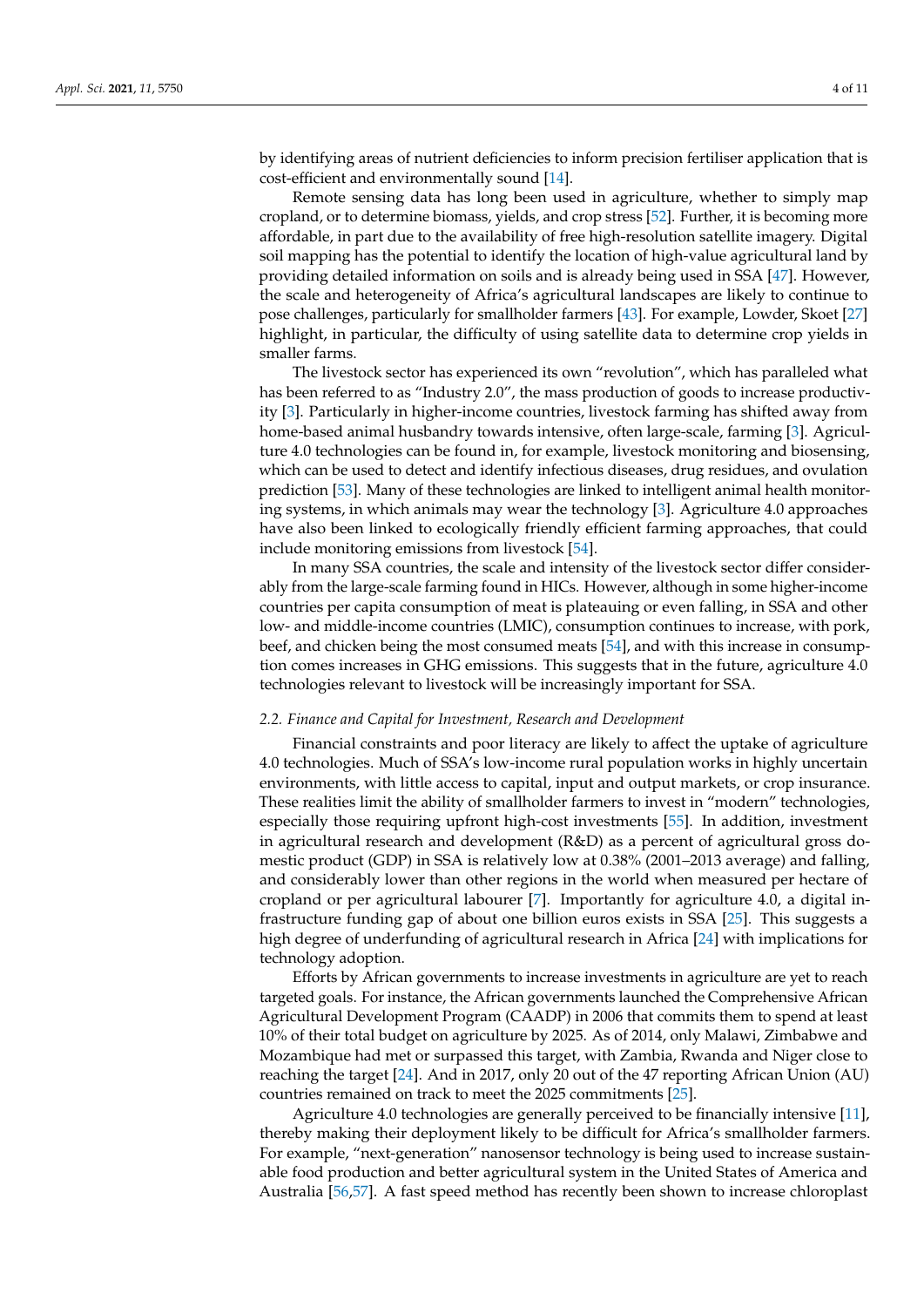transformation in vitro with the potential of improving crop yields for crops such as arugula, watercress, spinach and tobacco [\[56\]](#page-10-1). These same technologies are being used for plant phenotyping and disease monitoring in the field [\[58\]](#page-10-3). Yet their cost of deployment makes them currently almost certainly inaccessible to African smallholder farmers.

A study on the perception of Brazilian farmers regarding the adoption of agriculture 4.0 technologies such as precision agriculture integrated with data from remote sensors on smartphones found that the cost of the machines, software, equipment and connectivity was a constraint to adoption [\[59\]](#page-10-4). More generally, capital availability has also been found to be a pre-requisite to the adoption of conservation agriculture technologies, especially where new equipment is needed [\[60\]](#page-10-5).

Financial and agricultural advisory services technology start-ups such as Esoko in Ghana, Farmcrowdy in Nigeria, and EcoFarmer in Zimbabwe, which offer farmer advice on input use, credit and weather-indexed insurance, have received considerable attention in SSA [\[25\]](#page-9-0). For example, tech start-ups in these areas received investments of about 335 million Euros in 2018 [\[25\]](#page-9-0). These investments will create employment opportunities and increase uptake of the digital technologies [\[25\]](#page-9-0). This also suggests that financing agriculture 4.0 technologies, whilst still a constraint, may be less so in the future.

### *2.3. Leapfrog Technology Opportunities and Digital Infrastructure Availability*

The reality for many African countries has been poorly developed physical infrastructure, including a low density of fixed telephone landlines and physical bank branches. This might historically have constrained economic development. However, increasingly African countries have proven able to leapfrog these technologies. That is, rather than follow what might be considered traditional technology adoption pathways, taken earlier by HICs, African countries may be able to skip an intermediate technology stage.

Examples of this technology leapfrogging that have already occurred that have particularly benefitted smallholder farmers relate to telecoms and banking [\[61\]](#page-10-6). For example, many African countries have rapidly transitioned from having a very low penetration of fixed landlines and traditional bricks and mortar banking infrastructure to a relatively high proportion of households with access to mobile telephony and mobile banking. New and modern information and communication technologies (ICTs) have played critical roles in bridging key agricultural extension and development infrastructure gaps. The mobile money transfer service application, M-Pesa, was pioneered in Kenya by Vodafone and expanded into other SSA countries such as Tanzania and South Africa [\[62\]](#page-10-7). M-Pesa is transforming agriculture in SSA, in part by providing mobile payment systems to farmers that have enabled many to boost crop production and move out of subsistence agriculture [\[63\]](#page-10-8). Other agriculture 4.0 mobile-technology-supported financial and agricultural technologies such as M-Farm and Esoko have been widely adopted in SSA countries such as Kenya and Ghana respectively [\[62\]](#page-10-7). Esoko provides farmers with daily market prices for many key agricultural crops, using Short Message Services (SMS) sent to farmers' mobile phones, in addition to information on weather, market situation and farming tips [\[64](#page-10-9)[,65\]](#page-10-10).

Many agriculture 4.0 technologies rely on the fourth generation (4G) of broadband cellular network technology, cloud computing, and big data analytics. Around 60% of SSA smallholder farmers have access to mobile connection with an increasing network of 4G connections and Data Centres being developed in SSA [\[25\]](#page-9-0), suggesting that Africa's farmers are, in this respect, relatively well placed to take advantage of mobile phone-driven agriculture 4.0 technologies, that could also leverage the breakthroughs already recorded in ICTs' adoption in SSA and leapfrog the conventional technologies in agricultural advisory and financial services provision for the underserved [\[25\]](#page-9-0).

## *2.4. Institutions, Governance, and Ethics*

Agriculture 4.0 will almost certainly change the way of work for farmers and the culture around traditional ways of farming [\[15\]](#page-8-10), whether in higher or lower-income countries. Some scholars are already asking whether agriculture 4.0 is the way forward for society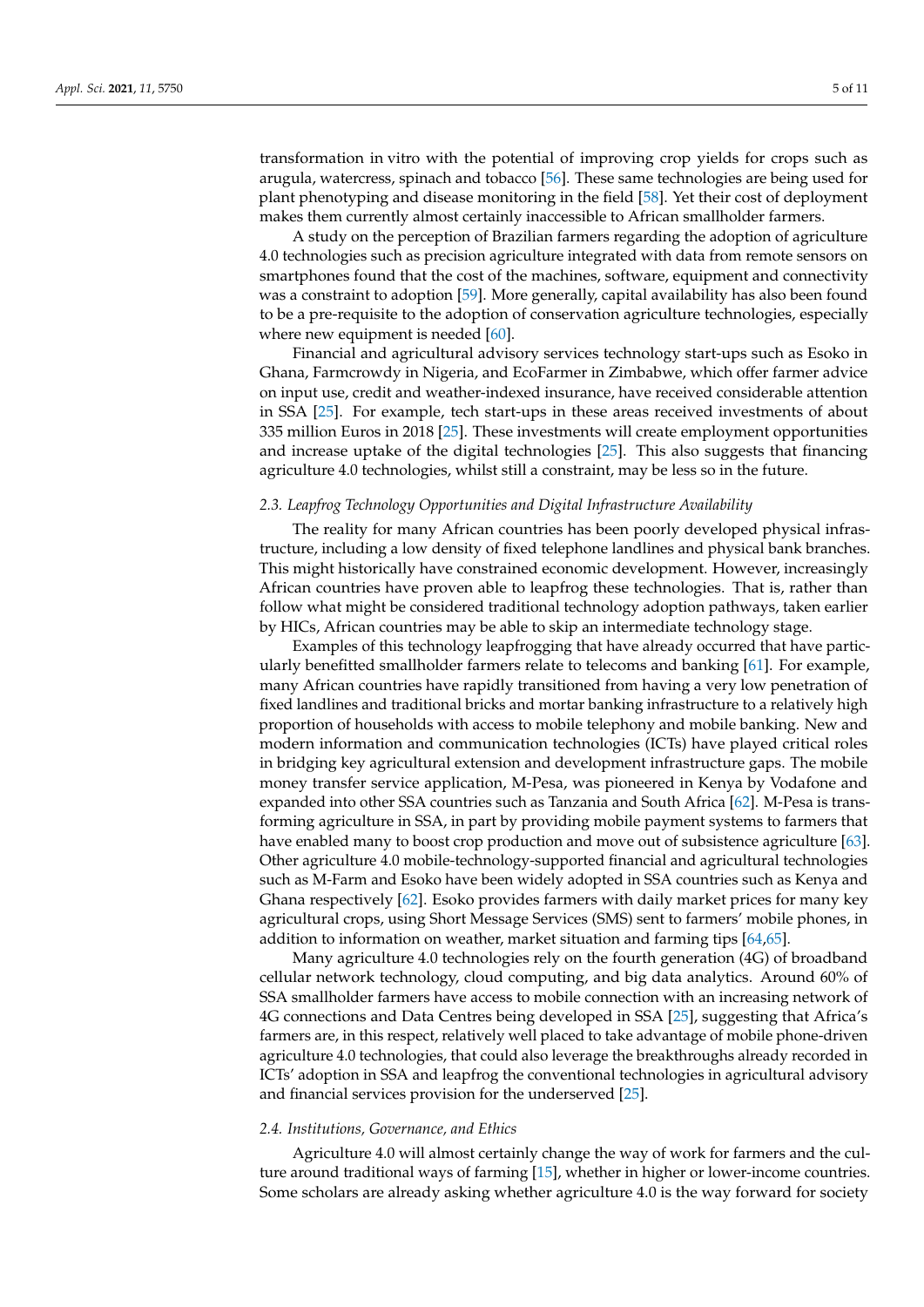in general, expressing concern that the social and ethical implications of adopting such technologies have not received adequate consideration in the design and implementation processes [\[6,](#page-8-4)[13\]](#page-8-8).

These concerns are likely to be just as relevant for African smallholder farmers as for those in higher-income countries, and indeed concerns over institutions, governance and the ethical implications of new technologies are nothing new. There have long been concerns over the ethics of hybrid seeds, and plant breeders' rights, e.g., [\[66\]](#page-10-11). Efforts to increase mechanisation in African farming have in the past been hampered by rentseeking through elite capture and the lack of access to spare parts [\[67\]](#page-10-12). And sustainable intensification of agricultural systems across African countries has been hampered by weak institutions, whether due to poorly functioning markets or property rights over land [\[68\]](#page-10-13).

#### *2.5. Education and Skills*

Younger and more educated farmers have been found to be more likely to adopt agriculture 4.0 technologies [\[69\]](#page-10-14), and more broadly farmers are likely to need ICT skills and capabilities to fully embrace agriculture 4.0 [\[70\]](#page-10-15). Yet farmers in SSA are less literate than those in HICs; farm workers less literate than non-farm workers [\[7,](#page-8-5)[71\]](#page-10-16), and many farmers lack the skills to operate sophisticated technologies and to collect and manage the high volume of data used to improve decision-making [\[72\]](#page-10-17). This suggests that lack of education and skills in data management as a barrier to agriculture 4.0 adoption is likely to be an issue in some African countries. The gap in the quality of education and the need for more training in Africa have previously been highlighted in several African Union Commission Policy frameworks, see [\[72–](#page-10-17)[74\]](#page-10-18).

# <span id="page-5-0"></span>**3. Going Forward: Opportunities for SSA to Tap into the Agriculture 4.0 Revolution** *3.1. Reasons for Optimism*

The surge in food demand in SSA due to the rise in population and the demand for more nutritious food by an increasing number of middle-income families is leading to greater opportunities for smallholder farmers in SSA to improve their production and incomes through the diversification and enhancement of their production systems using agriculture 4.0 technologies [\[12\]](#page-8-18). More broadly, agriculture 4.0 technologies have the potential to increase job creation, improve the revenues of farmers, and increase selfsufficiency and food exports [\[75\]](#page-10-19). However, if this fourth revolution bypasses Africa's farmers, African countries are likely to increasingly deplete their available natural habitats or rely on food imports, to the detriment of valuable biodiversity, long-term food security status, rural livelihoods, and poverty reduction.

Smallholder farmers in SSA tend to operate on small patches of land, making use of family labour or 'community work parties' to cultivate their lands, with little access to credit or insurance, and with high uncertainty of weather around agro-climatic conditions, prices, and access to markets. Despite these challenges, there seems to be considerable scope for the adoption of agriculture 4.0 technologies in SSA. Already the continent has demonstrated leadership with regards to mobile banking and the use of mobile telephony for increasing market efficiency; and access to 4G networks is relatively good and growing. Also, funding for tech start-ups has received boosts recently from foreign investors and multinational organisations to bridge the funding gaps. Extension information is currently accessible to an increasing number of farmers through mobile applications [\[25\]](#page-9-0). However, more training to harness the benefits of ICT education is needed to consolidate these gains [\[72\]](#page-10-17).

One overarching constraint for Africa's farmers is that many must deal with the multiple constraints of scale, finance, and poorly functioning institutions. Innovative approaches that deal with multiple constraints include the Hello Tractor application that addresses scale and lumpy investments associated with mechanisation, access to credit and rental markets for machinery, and takes advantage of mobile supported technologies. Similarly, African farmers are benefiting from access to soil mapping, aerial chemical and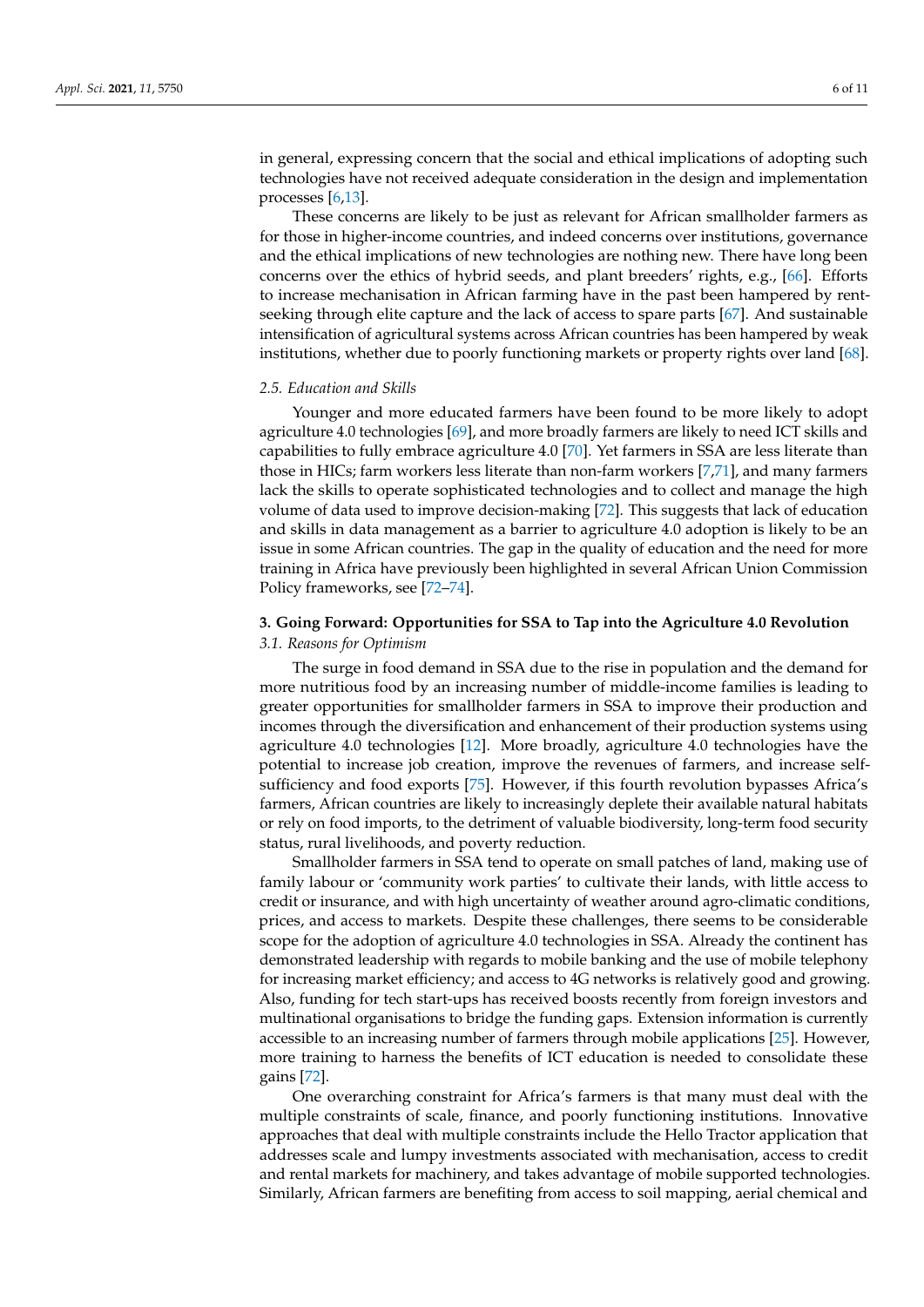fertiliser applications, that combine large and small-scale technology, and that increase the productivity and income of smallholder farmers. Yet overall technology adoption is still very limited across the continent, for example, the use of tractors remains low, leading to poor productivity and low yields [\[7\]](#page-8-5). As such, it is imperative to consider the potential of site-specific technology adoption to fill the low yield gap experienced in SSA [\[44\]](#page-9-17).

Agriculture 4.0 suites of technologies may find application in an SSA context when smallholder farmers organise themselves into clusters. Clustering can promote interaction with stakeholders along agricultural value chains and has been shown to enhance the adoption of technology [\[76\]](#page-10-20). Clustering can also ensure that technology companies can be profitable when they deploy the agriculture 4.0 technologies for the benefit of smallholder farmers due to the advantage of scale, compared to dealing with individual farmers working on less than a hectare on average [\[25\]](#page-9-0). Such clusters are also likely to enhance access to more profitable markets by farmers, thereby increasing farmers' bargaining power to secure the best deals for their clusters.

There is evidence that SSA as a whole is already embracing agriculture 4.0-associated technology systems as part of the new wave of the fourth industrial revolution [\[61\]](#page-10-6) and this offers the continent an opportunity to advance in diverse areas such as climate insurance services provision, agritech-financing, agricultural advisory services provision and farmer-supply chain linkages using blockchain technologies [\[25,](#page-9-0)[77\]](#page-10-21). The positive impacts anticipated of this agriculture 4.0 technology adoption include yield increases and a reduction of carbon footprint in line with the Sustainable Development Goals (SDGs), low cost of attracting and maintaining farmers in the supply chain, and price transparency [\[25\]](#page-9-0).

Adoption of technologies promoted by agriculture 4.0 that lead to improvements in the environment may be particularly relevant for smallholders. For example, adopting agriculture 4.0 technologies for precision agriculture is likely to lead to fertilisers and pesticides being applied in the required doses and concentration, informed by data on the soil condition and nutrient requirements for each crop linked to the weather forecast for rainfall [\[12\]](#page-8-18). It is estimated that about 60% of conventional fertilisers are lost to the environment on application, leading to pollution [\[14\]](#page-8-9), particularly of water bodies. These agriculture 4.0 technologies, therefore, enable farmers to both reduce their input costs and improve their environmental sustainability. The use of nanofertilisers, an example of nanotechnology precision agriculture, in which nutrients are released slowly resulting in exact dosages [\[14\]](#page-8-9), also has the potential to improve farm economic and environmental sustainability.

In urban areas, many agriculture 4.0 technologies are associated with the automation of agricultural operations using high-tech solutions [\[12\]](#page-8-18) supported by well-developed ICT infrastructure, for instance, the rise in wireless communication technologies that use low power wide area network (LPWAN) such as Sigfox, LoRa and NB-IoT [\[78\]](#page-10-22). This is not the case in rural areas where smallholders tend to be located [\[79\]](#page-10-23). Nevertheless, platform-based ICT and mobile technologies are most suited to the smallholder context and are likely to support SSA with regard to food security and agricultural sustainability [\[25\]](#page-9-0).

#### *3.2. Reasons for Caution*

Despite the potential for optimism with regards to agriculture 4.0 in Africa, there are reasons to remain cautious. First, the future of agriculture, as it has been in the past, will be driven by technology and innovation, though increasingly in the context of climate change. Yet despite the challenges affecting SSA's food production and security, the continent's readiness to take advantage of this technology revolution is still in doubt. In many African countries, current levels of investment in critical infrastructure are far below the threshold required for the continent to benefit from the high tech revolution [\[61\]](#page-10-6). For example, in the spread of mobile phones for agricultural advisory and banking services, much of SSA could miss out again on another agricultural revolution if the required conditions for adoption such as technology skills are not in place. Moreover, as pressure on the natural environment increases there will similarly be an increasing need for agricultural advances and innovations to be underpinned by good agricultural practices. Agriculture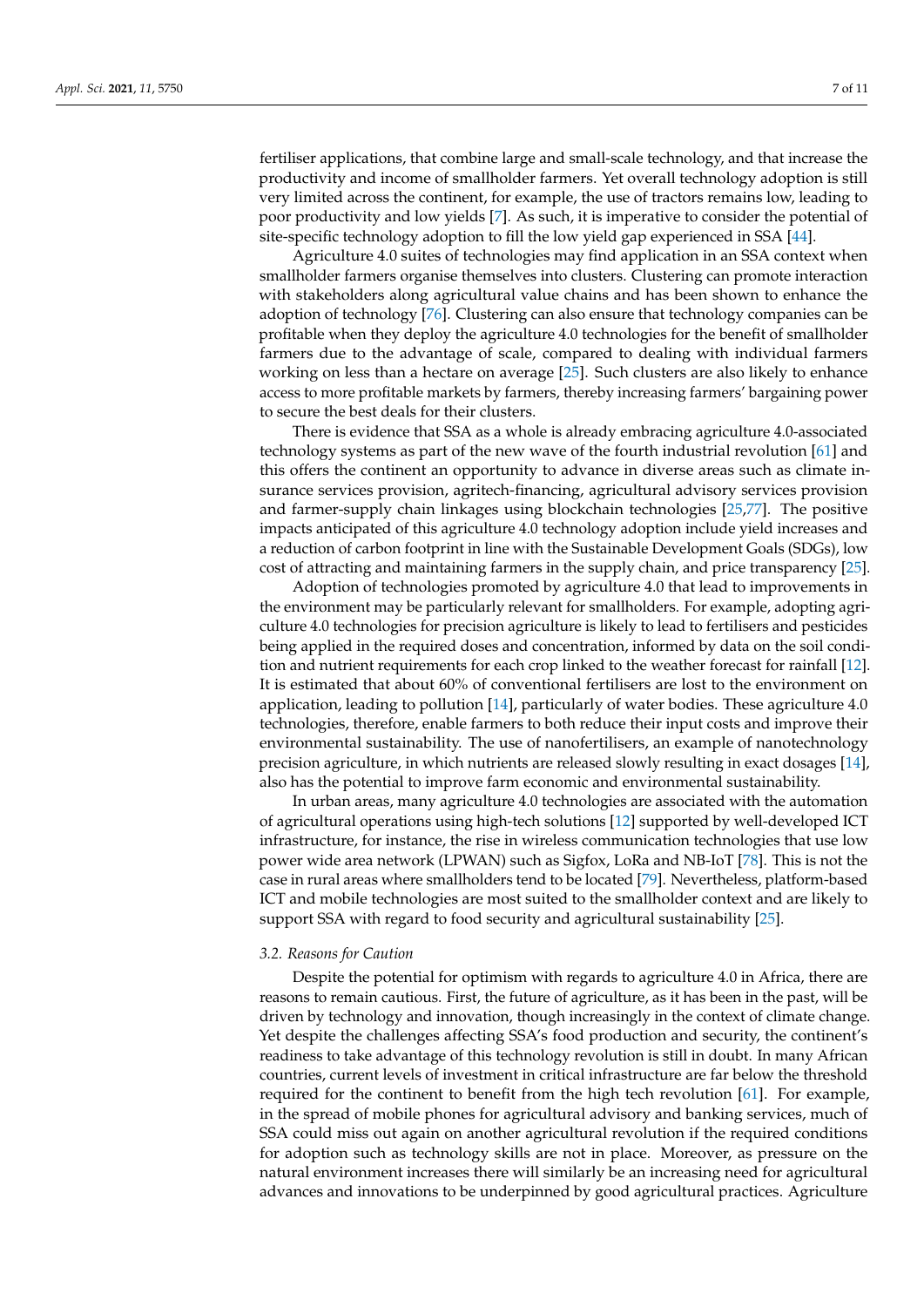4.0 technologies uptake, when done well, should be capable of promoting data-driven agriculture for economically and environmentally sustainable farming. However, these technologies do not exist in a vacuum, and the extent to which agriculture 4.0 does indeed align with sustainable development depends on the broader institutional environment within which relevant technologies are introduced, how they are introduced and taken up.

Second, though the expectation is that agriculture 4.0 technologies will improve agriculture and food security in an efficient and sustainable way, it is possible that these new technologies and ways of working could alter agricultural systems for the worse [\[80\]](#page-10-24). For example, increased technology adoption could lead to a disregard of experiential knowledge and disconnect the farmer from the landscape [\[15\]](#page-8-10), something of potentially particular relevance for SSA agriculture.

Third, several studies focusing on technology adoption have found that despite the significance of technology in improving productivity, unwillingness on the part of farmers to adopt could be a constraint to adoption [\[7](#page-8-5)[,31\]](#page-9-5). This could be due to poor awareness, lack of insurance to manage the risks involved in up taking a new idea or lack of skills and knowledge about the appropriateness of technology, as reported by a study conducted in Brazil [\[59\]](#page-10-4). Lack of acceptance of technology has also been reported as a barrier to the adoption of agriculture 4.0 technologies in a HIC context [\[11\]](#page-8-21). In Nigeria, despite the benefits of agricultural biotechnology advancement in food and non-food production from genetically modified organisms (GMOs) such as pest control and early maturation, the technology has not been accepted due to health, legal and ethical concerns [\[81\]](#page-10-25).

Fourth, the benefits of this revolution in technology are not likely to be evenly spread across the globe, and it remains uncertain as to with whom and where the benefits will reside [\[11\]](#page-8-21). Further, without a clear understanding of how agriculture 4.0 will affect societies, particularly in lower-income countries, these new technologies have the potential to create more problems than they solve due to ethical concerns linked to the deployment of such technology. As such, there is a need for policymakers and technology companies to work together with farmers and communities more broadly in SSA to ensure that the benefits of this suite of technologies are not only optimised for productivity and efficiency but that both environmental and social impacts are addressed explicitly.

## <span id="page-7-0"></span>**4. Conclusions**

This perspective provides one of the first assessments of agriculture 4.0 that focuses specifically on sub-Saharan Africa. It highlights the key challenges that the continent faces; the extent to which the region is, or is not, ready to embrace this technology revolution and the risks of missing out. It also emphasises the importance of understanding the benefits and potential costs of agriculture 4.0 technologies in the African context; the relationship with the existing diverse agricultural development pathways that focus on sustainable food and agricultural systems [\[13\]](#page-8-8).

There is an alternative drive to promote agroecology principles that encompass both social and natural sciences that underscore systems philosophy and ecological thinking [\[13](#page-8-8)[,82\]](#page-10-26). This is based on the evidence that agroecology practices increase yields in a sustainable and affordable way [\[22,](#page-8-16)[51\]](#page-9-24). Whilst agroecology principles have shown great promise for sustainable yield improvement, this approach is likely to be insufficient to meet the food need of the growing SSA population. Therefore it is imperative to identify and adopt suitable technologies that are context-specific and in line with current realities [\[83\]](#page-10-27).

**Author Contributions:** Conceptualization, N.P.J., E.J.Z.R. and C.C.O.; resources, N.P.J. and E.J.Z.R.; writing—original draft preparation, N.P.J. and C.C.O.; writing—review and editing, N.P.J., E.J.Z.R. and C.C.O.; supervision, E.J.Z.R.; project administration, N.P.J.; funding acquisition, E.J.Z.R. All authors have read and agreed to the published version of the manuscript.

**Funding:** This research was funded by UK Research and Innovation through the Global Challenges Research Fund programme, "Growing research capability to meet the challenges faced by developing countries" ("Grow"), grant number ES/P011306/1 and The APC was funded by the University of Reading through the Social and Environmental Trade-Offs in African Agriculture (Sentinel) project.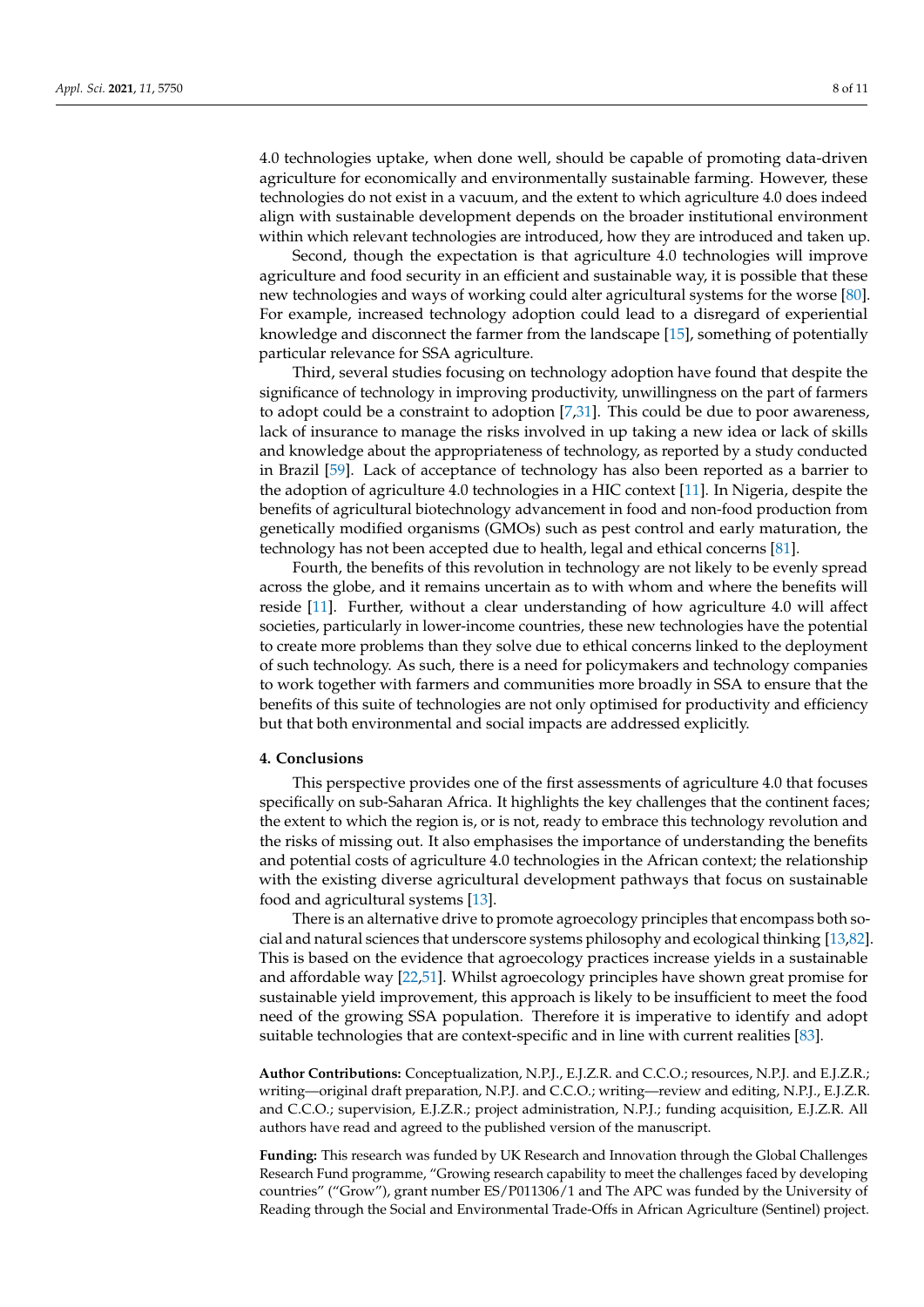**Institutional Review Board Statement:** Not applicable.

**Informed Consent Statement:** Not applicable.

**Data Availability Statement:** Not applicable.

**Acknowledgments:** Special thanks to the anonymous reviewers for the useful comments on improving this perspective paper; thanks to Beth Downe, International Institute for Environment and Development (IIED) for executive project support.

**Conflicts of Interest:** The authors declare no conflict of interest. The funders had no role in the design of the study; in the collection, analyses, or interpretation of data; in the writing of the manuscript, or in the decision to publish the results.

## **References**

- <span id="page-8-0"></span>1. Meliala, J.; Hubeis, M.; Jahroh, S.; Maulana, A. Position of farmers in agriculture 4.0: Finding from farmers partner of aggregator online vegetables commodity in Indonesia. *Arch. Agric. Environ. Sci.* **2019**, *4*, 300–306. [\[CrossRef\]](http://doi.org/10.26832/24566632.2019.040307)
- 2. Rapela, M.A. Post-Malthusian Dilemmas in Agriculture 4.0. In *Fostering Innovation for Agriculture 4.0: A Comprehensive Plant Germplasm System*; Rapela, M.A., Ed.; Springer International Publishing: Cham, Germany, 2019; pp. 1–16.
- <span id="page-8-3"></span>3. Liu, Y.; Ma, X.; Shu, L.; Hancke, G.P.; Abu-Mahfouz, A.M. From Industry 4.0 to Agriculture 4.0: Current Status, Enabling Technologies, and Research Challenges. *IEEE Trans. Ind. Inform.* **2021**, *17*, 4322–4334. [\[CrossRef\]](http://doi.org/10.1109/TII.2020.3003910)
- <span id="page-8-1"></span>4. Zhai, Z.; Martínez, J.F.; Beltran, V.; Martínez, N.L. Decision support systems for agriculture 4.0: Survey and challenges. *Comput. Electron. Agric.* **2020**, *170*, 105256. [\[CrossRef\]](http://doi.org/10.1016/j.compag.2020.105256)
- <span id="page-8-2"></span>5. Simpson, J. European Farmers and the British "Agricultural Revolution". In *Exceptionalism and Industrialisation: Britain and its European Rivals, 1688–1815*; Cambridge University Press: Cambridege, UK, 2004; pp. 69–85. [\[CrossRef\]](http://doi.org/10.1017/CBO9780511523830.004)
- <span id="page-8-4"></span>6. Rose, D.C.; Chilvers, J. Agriculture 4.0: Broadening Responsible Innovation in an Era of Smart Farming. *Front. Sustain. Food Syst.* **2018**, *2*, 87. [\[CrossRef\]](http://doi.org/10.3389/fsufs.2018.00087)
- <span id="page-8-5"></span>7. Fuglie, K.; Gautam, M.; Goyal, A.; Maloney, W.F. *Harvesting Prosperity: Technology and Productivity Growth in Agriculture*; Bank, T.W., Ed.; The World Bank: Washington, DC, USA, 2020.
- <span id="page-8-6"></span>8. Araújo, S.O.; Peres, R.S.; Barata, J.; Lidon, F.; Ramalho, J.C. Characterising the Agriculture 4.0 Landscape—Emerging Trends, Challenges and Opportunities. *Agronomy* **2021**, *11*, 667. [\[CrossRef\]](http://doi.org/10.3390/agronomy11040667)
- <span id="page-8-7"></span>9. Frankelius, P.; Norrman, C.; Johansen, K. Agricultural Innovation and the Role of Institutions: Lessons from the Game of Drones. *J. Agric. Environ. Ethics* **2019**, *32*, 681–707. [\[CrossRef\]](http://doi.org/10.1007/s10806-017-9703-6)
- <span id="page-8-22"></span>10. Klerkx, L.; Jakku, E.; Labarthe, P. A review of social science on digital agriculture, smart farming and agriculture 4.0: New contributions and a future research agenda. *NJAS Wagening. J. Life Sci.* **2019**, *90–91*, 100315. [\[CrossRef\]](http://doi.org/10.1016/j.njas.2019.100315)
- <span id="page-8-21"></span>11. Barrett, H.; Rose, D.C. Perceptions of the Fourth Agricultural Revolution: What's In, What's Out, and What Consequences are Anticipated? *Sociol. Rural.* **2020**. [\[CrossRef\]](http://doi.org/10.1111/soru.12324)
- <span id="page-8-18"></span>12. Cotter, M.; Asch, F. Editorial: Smallholder targeted Agriculture 4.0 in temperature limited cropping systems. *J. Agron. Crop Sci.* **2020**, *206*, 421–422. [\[CrossRef\]](http://doi.org/10.1111/jac.12414)
- <span id="page-8-8"></span>13. Klerkx, L.; Rose, D. Dealing with the game-changing technologies of Agriculture 4.0: How do we manage diversity and responsibility in food system transition pathways? *Glob. Food Secur.* **2020**, *24*, 100347. [\[CrossRef\]](http://doi.org/10.1016/j.gfs.2019.100347)
- <span id="page-8-9"></span>14. De Clercq, M.; Vats, A.; Biel, A. Agriculture 4.0-The Future of Farming Technology. World Government Summit. Available online: [https://www.oliverwyman.com/content/dam/oliver-wyman/v2/publications/2018/February/Oliver-Wyman-](https://www.oliverwyman.com/content/dam/oliver-wyman/v2/publications/2018/February/Oliver-Wyman-Agriculture-4.0.pdf)[Agriculture-4.0.pdf](https://www.oliverwyman.com/content/dam/oliver-wyman/v2/publications/2018/February/Oliver-Wyman-Agriculture-4.0.pdf) (accessed on 15 November 2020).
- <span id="page-8-10"></span>15. Rose, D.C.; Wheeler, R.; Winter, M.; Lobley, M.; Chivers, C.-A. Agriculture 4.0: Making it work for people, production, and the planet. *Land Use Policy* **2021**, *100*, 104933. [\[CrossRef\]](http://doi.org/10.1016/j.landusepol.2020.104933)
- <span id="page-8-11"></span>16. Hazell, P.B.R. *The Asian Green Revolution*; International Food Policy Research Institute (IFPRI): Washington, DC, USA, 2009.
- <span id="page-8-12"></span>17. Das, R.J. The green revolution and poverty: A theoretical and empirical examination of the relation between technology and society. *Geoforum* **2002**, *33*, 55–72. [\[CrossRef\]](http://doi.org/10.1016/S0016-7185(01)00006-9)
- <span id="page-8-17"></span>18. Holmén, H. *A Green Revolution for Africa-Does It Need to Be so Controversial?* International Centre for Economic Research (ICER): Lund, Sweden, 2003; p. 36.
- <span id="page-8-13"></span>19. Glaeser, B. *The Green Revolution Revisited: Critique and Alternatives*; Allen & Unwin: London, UK, 1987; pp. 1–170.
- <span id="page-8-14"></span>20. Kariuki, J.G. *The Future of Agriculture in Africa*, 15th ed.; Najam, A., Barakatt, C., Eds.; Boston University: Boston, MA, USA, 2011.
- <span id="page-8-15"></span>21. AGRA. Our Story-Alliance for a Green Revolution in Africa (AGRA). Available online: <https://agra.org/our-story/> (accessed on 5 January 2021).
- <span id="page-8-16"></span>22. Wise, T.A. *Failing Africa's Farmers: An Impact Assessment of the Alliance for a Green Revolution in Africa*; Global Development and Environment Institute, Tufts University: Medford, OR, USA, 2020; p. 38.
- <span id="page-8-19"></span>23. Jayne, T.S.; Mather, D.; Mghenyi, E. Principal Challenges Confronting Smallholder Agriculture in Sub-Saharan Africa. *World Dev.* **2010**, *38*, 1384–1398. [\[CrossRef\]](http://doi.org/10.1016/j.worlddev.2010.06.002)
- <span id="page-8-20"></span>24. Goyal, A.; Nash, J. *Reaping Richer Returns: Public Spending Priorities for African Agriculture Productivity Growth*; The World Bank: Washington, DC, USA, 2017.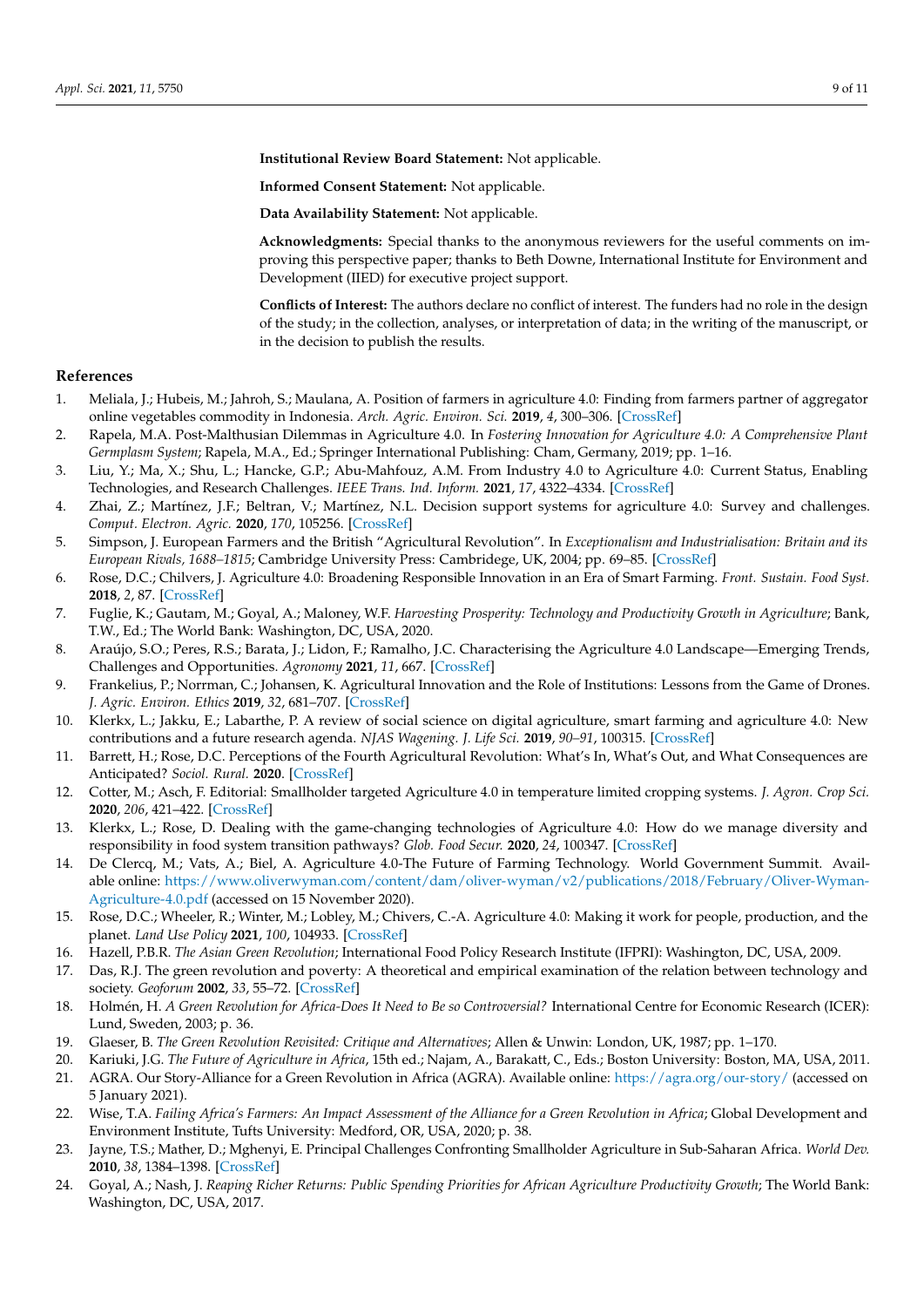- <span id="page-9-0"></span>25. CTA. *The Digitalisation of African Agriculture Report 2018–2019*; The Technical Centre for Agricultural and Rural Cooperation (CTA): Wageningen, The Netherlands, 2019; p. 241.
- <span id="page-9-1"></span>26. Abdallah, A.-H. Does credit market inefficiency affect technology adoption? Evidence from Sub-Saharan Africa. *Agric. Financ. Rev.* **2016**, *76*, 494–511. [\[CrossRef\]](http://doi.org/10.1108/AFR-05-2016-0052)
- <span id="page-9-2"></span>27. Lowder, S.K.; Skoet, J.; Raney, T. The Number, Size, and Distribution of Farms, Smallholder Farms, and Family Farms Worldwide. *World Dev.* **2016**, *87*, 16–29. [\[CrossRef\]](http://doi.org/10.1016/j.worlddev.2015.10.041)
- <span id="page-9-3"></span>28. Van Ittersum, M.K.; van Bussel, L.G.J.; Wolf, J.; Grassini, P.; van Wart, J.; Guilpart, N.; Claessens, L.; de Groot, H.; Wiebe, K.; Mason-D'Croz, D.; et al. Can sub-Saharan Africa feed itself? *Proc. Natl. Acad. Sci. USA* **2016**, *113*, 14964. [\[CrossRef\]](http://doi.org/10.1073/pnas.1610359113)
- <span id="page-9-4"></span>29. Boko, M.; Niang, I.; Nyong, A.; Vogel, C.; Githeko, A.; Medany, M.; Osman-Elasha, B.; Tabo, R.; Yanda, P. *Africa Climate Change 2007: Impacts, Adaptation and Vulnerability: Contribution of Working Group II to the Fourth Assessment Report of the Intergovernmental Panel on Climate Change*; IPCC: Cambridge, UK, 2007; pp. 433–467.
- 30. Jellason, P.N.; Baines, N.R.; Conway, S.J.; Ogbaga, C.C. Climate Change Perceptions and Attitudes to Smallholder Adaptation in Northwestern Nigerian Drylands. *Soc. Sci.* **2019**, *8*, 31. [\[CrossRef\]](http://doi.org/10.3390/socsci8020031)
- <span id="page-9-5"></span>31. Jellason, N.P.; Conway, J.S.; Baines, R.N. Understanding impacts and barriers to adoption of climate-smart agriculture (CSA) practices in North-Western Nigerian drylands. *J. Agric. Educ. Ext.* **2020**, *27*, 55–72. [\[CrossRef\]](http://doi.org/10.1080/1389224X.2020.1793787)
- <span id="page-9-6"></span>32. World Bank. *World Development Report 2008: Agriculture for Development*; The World Bank: Washington, DC, USA, 2007; p. 390.
- <span id="page-9-7"></span>33. Vanlauwe, B.; Coyne, D.; Gockowski, J.; Hauser, S.; Huising, J.; Masso, C.; Nziguheba, G.; Schut, M.; Van Asten, P. Sustainable intensification and the African smallholder farmer. *Curr. Opin. Environ. Sustain.* **2014**, *8*, 15–22. [\[CrossRef\]](http://doi.org/10.1016/j.cosust.2014.06.001)
- <span id="page-9-9"></span><span id="page-9-8"></span>34. Pretty, J.; Toulmin, C.; Williams, S. Sustainable intensification in African agriculture. *Int. J. Agric. Sustain.* **2011**, *9*, 5–24. [\[CrossRef\]](http://doi.org/10.3763/ijas.2010.0583) 35. Pretty, J.; Bharucha, Z.P. Integrated Pest Management for Sustainable Intensification of Agriculture in Asia and Africa. *Insects* **2015**, *6*, 152–182. [\[CrossRef\]](http://doi.org/10.3390/insects6010152) [\[PubMed\]](http://www.ncbi.nlm.nih.gov/pubmed/26463073)
- <span id="page-9-10"></span>36. Giller, K.E.; Witter, E.; Corbeels, M.; Tittonell, P. Conservation agriculture and smallholder farming in Africa: The heretics' view. *Field Crop. Res.* **2009**, *114*, 23–34. [\[CrossRef\]](http://doi.org/10.1016/j.fcr.2009.06.017)
- 37. Baudron, F.; Tittonell, P.; Corbeels, M.; Letourmy, P.; Giller, K.E. Comparative performance of conservation agriculture and current smallholder farming practices in semi-arid Zimbabwe. *Field Crop. Res.* **2012**, *132*, 117–128. [\[CrossRef\]](http://doi.org/10.1016/j.fcr.2011.09.008)
- <span id="page-9-11"></span>38. Vanlauwe, B.; Wendt, J.; Giller, K.E.; Corbeels, M.; Gerard, B.; Nolte, C. A fourth principle is required to define Conservation Agriculture in sub-Saharan Africa: The appropriate use of fertilizer to enhance crop productivity. *Field Crop. Res.* **2014**, *155*, 10–13. [\[CrossRef\]](http://doi.org/10.1016/j.fcr.2013.10.002)
- <span id="page-9-12"></span>39. Vohland, K.; Barry, B. A review of in situ rainwater harvesting (RWH) practices modifying landscape functions in African drylands. *Agric. Ecosyst. Environ.* **2009**, *131*, 119–127. [\[CrossRef\]](http://doi.org/10.1016/j.agee.2009.01.010)
- <span id="page-9-13"></span>40. Mortimore, M.J. Dryland Development: Success Stories from West Africa. *Environment* **2005**, *45*, 10–21. [\[CrossRef\]](http://doi.org/10.3200/ENVT.47.1.8-21)
- <span id="page-9-14"></span>41. Jellason, N.P.; Conway, J.S.; Baines, R.N.; Ogbaga, C.C. A review of farming challenges and resilience management in the Sudano-Sahelian drylands of Nigeria in an era of climate change. *J. Arid. Environ.* **2021**, *186*, 104398. [\[CrossRef\]](http://doi.org/10.1016/j.jaridenv.2020.104398)
- <span id="page-9-15"></span>42. Whitfield, S.; Dixon, J.L.; Mulenga, B.P.; Ngoma, H. Conceptualising farming systems for agricultural development research: Cases from Eastern and Southern Africa. *Agric. Syst.* **2015**, *133*, 54–62. [\[CrossRef\]](http://doi.org/10.1016/j.agsy.2014.09.005)
- <span id="page-9-16"></span>43. Chivasa, W.; Mutanga, O.; Biradar, C. Application of remote sensing in estimating maize grain yield in heterogeneous African agricultural landscapes: A review. *Int. J. Remote. Sens.* **2017**, *38*, 6816–6845. [\[CrossRef\]](http://doi.org/10.1080/01431161.2017.1365390)
- <span id="page-9-17"></span>44. Larson, D.F.; Otsuka, K. Introduction: Why an African Green Revolution Is Needed and Why It Must Include Small Farms. In *Pursuit of an African Green Revolution*; Springer: Tokyo, Japan, 2016; pp. 1–11.
- <span id="page-9-18"></span>45. Collier, P.; Dercon, S. African Agriculture in 50 years: Smallholders in a Rapidly Changing World? In Proceedings of the Expert Paper for the FAO Conference on "How to Feed the World in 2050?", Rome, Italy, 12–13 October 2009.
- <span id="page-9-19"></span>46. Bronson, K. Looking through a responsible innovation lens at uneven engagements with digital farming. *NJAS Wagening. J. Life Sci.* **2019**, *90–91*, 100294. [\[CrossRef\]](http://doi.org/10.1016/j.njas.2019.03.001)
- <span id="page-9-20"></span>47. Van Zijl, G. Digital soil mapping approaches to address real world problems in southern Africa. *Geoderma* **2019**, *337*, 1301–1308. [\[CrossRef\]](http://doi.org/10.1016/j.geoderma.2018.07.052)
- <span id="page-9-21"></span>48. Hello Tractor. Use Hello Tractor to Make Extra Cash with Your Farm Equipment. Available online: <https://hellotractor.com/> (accessed on 1 November 2020).
- <span id="page-9-22"></span>49. ICRISAT Innovation Hub. Innovation Hub opens for Agri-Tech Entrepreneurs. Available online: [https://www.icrisat.org/](https://www.icrisat.org/innovation-hub-opens-for-agri-tech-entrepreneurs/) [innovation-hub-opens-for-agri-tech-entrepreneurs/](https://www.icrisat.org/innovation-hub-opens-for-agri-tech-entrepreneurs/) (accessed on 1 November 2020).
- <span id="page-9-23"></span>50. FAO. Digital Innovation for promoting Agriculture 4.0 in the Near East and North Africa. In Proceedings of the FAO Regional Conference for the Near East, Muscat, Oman, 2–4 March 2020.
- <span id="page-9-24"></span>51. Tittonell, P. Ecological intensification of agriculture—Sustainable by nature. *Curr. Opin. Environ. Sustain.* **2014**, *8*, 53–61. [\[CrossRef\]](http://doi.org/10.1016/j.cosust.2014.08.006)
- <span id="page-9-25"></span>52. Paliwal, A.; Jain, M. The Accuracy of Self-Reported Crop Yield Estimates and Their Ability to Train Remote Sensing Algorithms. *Front. Sustain. Food Syst.* **2020**, *4*, 1–10. [\[CrossRef\]](http://doi.org/10.3389/fsufs.2020.00025)
- <span id="page-9-26"></span>53. Velasco-Garcia, M.N.; Mottram, T. Biosensors in the livestock industry: An automated ovulation prediction system for dairy cows. *Trends Biotechnol.* **2001**, *19*, 433. [\[CrossRef\]](http://doi.org/10.1016/S0167-7799(01)01841-8)
- <span id="page-9-27"></span>54. Huh, J.-H.; Kim, K.-Y. Time-Based Trend of Carbon Emissions in the Composting Process of Swine Manure in the Context of Agriculture 4.0. *Processes* **2018**, *6*, 168. [\[CrossRef\]](http://doi.org/10.3390/pr6090168)